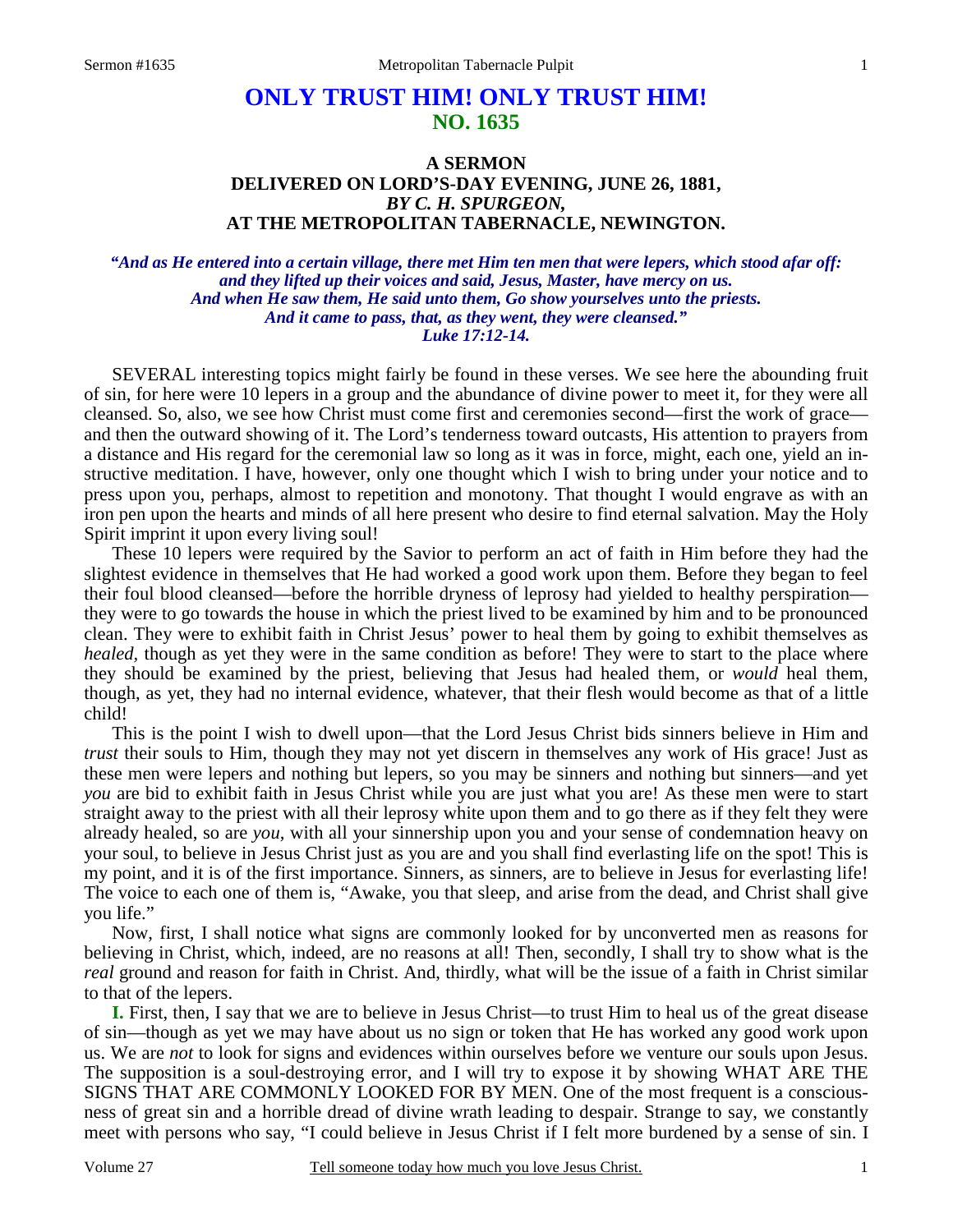could trust Him if I were driven more entirely to despondency and to despair. But I am not depressed enough! I am not brokenhearted enough! I am sure I am not brought low enough, and therefore I cannot trust Christ." Strange notion, that if the night were darker we should see better! Strange idea, that if we were nearer death we should have better hope of life! Now, my friend, you are speaking and acting in distinct disobedience to Christ, for He would have you trust Himself, not on the ground of your *feeling* much or little, or on the ground of your feeling *anything* at all, but simply because you are sick and He has come to heal you, and is abundantly able to work your cure. If you say, "Lord, I cannot trust You unless I feel this or that," then you, in effect, say, "I can trust my *own feelings,* but I cannot trust God's appointed Savior." What is this but to make a god out of your *feelings,* and a savior out of your inward griefs?

 Is your own heart to save you by its dark insinuations against divine love? Is unbelief, after all, to bring you salvation because you refuse to believe your God? And despair, wicked despair, which gives the lie to God—is that to be trusted in and not the Savior whom God has sent into the world to save sinners? Is there, then, a new gospel, and does it run, "He that denies the power of Jesus and despairs of His love shall be saved"? You know that Jesus justifies the ungodly and cleanses the wicked from their sin through His precious blood—and though you know this to be true, you say—"I cannot trust the Crucified. I cannot rely upon His full atonement unless I feel my guilt to be unpardonable, and disbelieve my God." I pray that you may never feel as you foolishly think you ought to feel, for feelings of despair dishonor the Lord and vex His Spirit—and certainly cannot be good for you. It comes to this—you are making a god of your despair and a Christ out of your horrors—and so you are setting up an antichrist in the place where Christ, alone, should be! Come, young friend, though you have not been terrified, and alarmed, and heart-broken to the extent of some, will you trust Christ with your soul, and ask no questions? I pray you, trust Jesus once and for all—

> *"Cast your guilty soul on Him! Find Him mighty to redeem! At His feet your burdens lay, Look your doubts and cares away. Now by faith the Son embrace, Plead His promise, trust His grace."*

That is the point. Can you trust Jesus? For that is what He bids you do. How strange it seems that anyone should raise a question about trusting HIM! How insane and insulting to be willing to trust our feelings, and not trust the Savior!

 These 10 lepers felt no change whatever worked upon them when Jesus bade them go off to be examined by the priest, yet away they went, and as they went they were made whole! Trust Jesus Christ just as you are, without those feelings which you have supposed to be necessary as a sort of preparation! Trust Him at once, and follow Him—and He will make you whole before you have taken many steps in the path of faith and obedience! O Lord God, lead all my hearers and readers to trust Your Son at once! Many other persons think that they must, before they can trust Christ, experience quite a blaze of joy. "Oh," says one, "I heard a Christian say that when he found the Savior he was so happy that he did not know how to contain himself, and he sang, like a whole band of music in one—

## *'Happy day, happy day,*

### *When Jesus washed my sins away.'*

Oh that I could be as full of joy as these 'happy day' people!" Just so. But what mischief will you make out of that? Are you going to find evil in our delights? Will you feed your unbelief on the joy of the Lord? What strange perversity! "Why," you say, "must I not be happy before I can believe in Christ?" What? What? Must you have the joy *before* you exercise the faith? How unreasonable! Because we tell you that such-and-such a root produces a sweet fruit, will you say that you must have the fruit before you will accept the root? Surely that is bad reasoning!

 We who have experienced this joy came to Christ in order to obtain it, and did not wait until we *found* it, or else we should have waited until now! We came to Jesus just as we were—some of us were very wretched, but we came just as we then were, and trusted Christ and were made whole. Then *followed* joy and peace, but if we had waited till we felt joy and peace before we came, we should have been standing out against the gospel plan which is that men are to trust the Savior *before* they feel the slightest benefit from Him. O sinner, is not this common sense? Must we not take medicine before we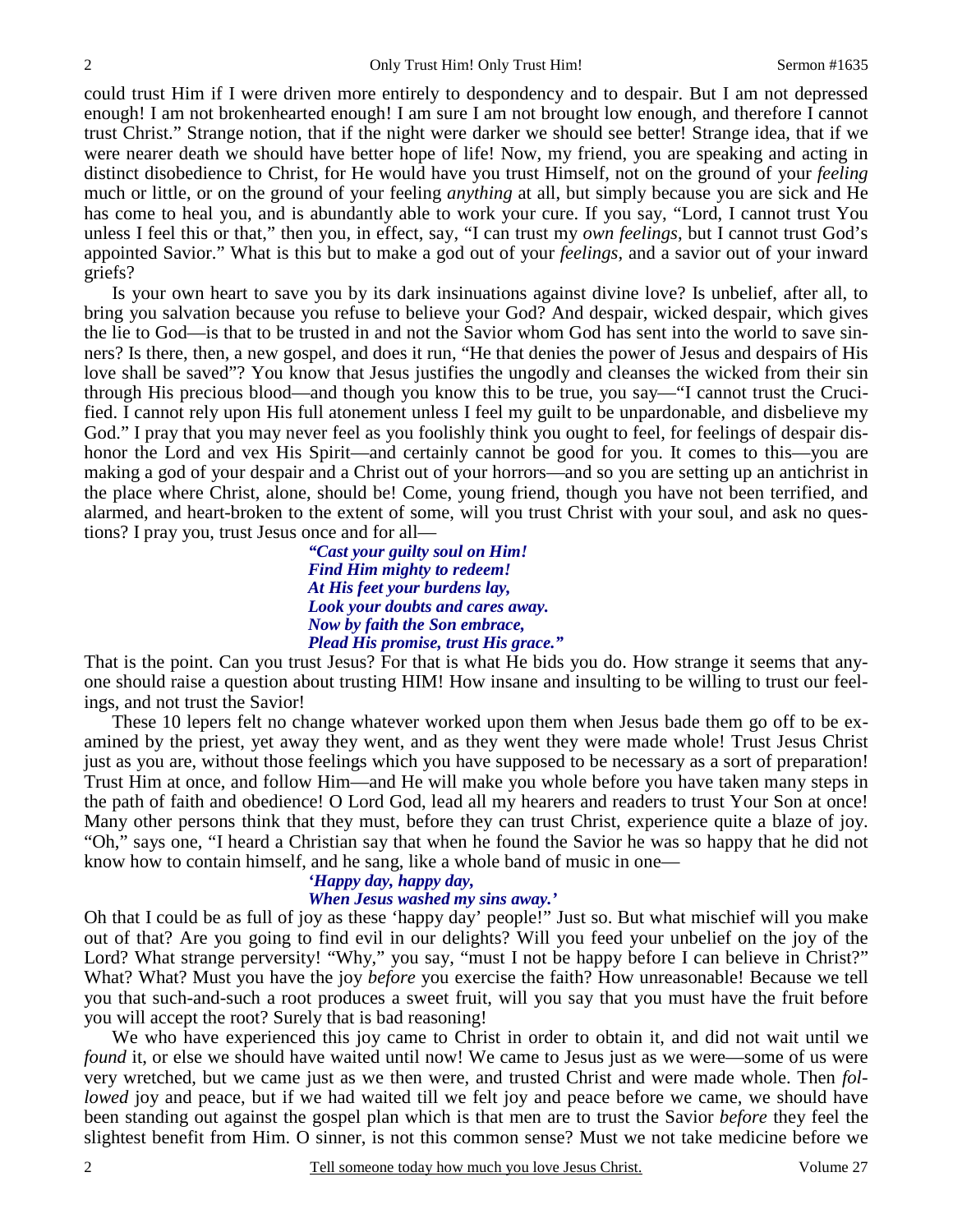are cured by it? Must we not eat bread before it removes our hunger? Must we not open our eyes before we see? Before the Lord Jesus has either comforted you or healed you, consciously, you are to come and do just what He bids you, and trust in Him to save you. Neither the gloom of horror nor the blaze of delight is to be looked for before *faith!* Faith is to precede all and that faith is a simple, humble reliance upon Christ.

We have known others who have expected to have a text impressed upon their minds. A kind of superstition has grown up that a special Scripture must, somehow or other, hover over the mind and continue there, so that you cannot get rid of it—and then you may hope that you are saved! In old families there are superstitions about white birds coming to a window before a death, and I regard with much the same distrust the more common superstition that if a text continues upon your mind day after day you may safely conclude that it is an assurance of your salvation. I hope I have never taught you to draw any such a conclusion! Far be it from me to assist you into a confidence which has so questionable a foundation! The Spirit of God often applies Scripture with power to the soul, but this fact is never set forth as the rock for us to build upon. Will you find anything in the Bible to support the supposition that the vivid recollection of a text is a seal of conversion? It has often happened that some Word of God does greatly comfort the soul, but why should you demand the same? Have you any right to say, "I will not believe God's Word unless He impresses it upon me"? Is it a lie, then? "No, it is true," you say. Remember, if it is not true, an impression upon your mind would not make it true—and if it is true, why do you not believe it? If it is true, accept it! If there is any force about a promise, pray God to make you feel its force and power! You ought to feel its force and power, but if you do not, sin lies at your door.

 As a reader of the Scriptures you must not fall into the idea that you are to wait till some Scripture burns its way into your soul. You must read attentively and believe what the Lord God says to you. Furthermore, I would have you remember it is not reading the Scripture that saves you—it is *believing* in Christ. What did Christ, Himself, say? He said to the Bible readers of His day, "You search the Scriptures, for in them you think you have eternal life; but you will not come unto Me that you might have life." Good as the searching of Scripture is, it is nothing without coming to Christ! You will only read your own condemnation in the Bible if you remain out of Christ. Even the Bible, itself, may be made into a stumbling block if you substitute Bible-reading for closing in with Christ, and putting your trust in Him. Your immediate business is to trust Jesus, and no measure of reading will compensate for neglect of faith. What if no special text of Scripture were ever laid home to your heart at all, yet here it stands, "Believe in the Lord Jesus Christ, and you shall be saved." That is your business, my dear hearer, if you are to get peace at once! And I earnestly hope that some of you are going to get it before this sermon is over. I have asked your souls of my God and I have got them for a prey tonight. They shall be David's spoil, and you shall be led in chains of grace to Jesus! Who among you will put His trust in Jesus? For, if you do so, you shall surely find eternal salvation the moment you believe in His dear name!

 There is another way in which some men try to get off believing in Christ, and that is they expect an actual conversion to be manifest in them before they will trust the Savior. Now, understand that Christ has worked salvation in no man who is unconverted. There must be a perfect turning round of us—a complete conversion from sin to holiness. That is salvation—*not* a preparation for salvation! Conversion is the manifestation of Christ's healing power. But you are not to have this *before* you trust Him—you are to trust Him for this very thing. When a man with a disease goes to an eminent physician, does he say, "Doctor, I will trust you with my case when I have reached a certain stage"? "No," says the physician, "if you have reached that state you will be in a fair way of healing, and you won't need me." Your wisest plan is to go to your physician just as you are—and if you can be sure that he is an infallible healer, just put yourself into his hands as if you knew nothing, and he knew everything—and as if you would not have a will or way in it, but would leave yourself entirely with him. That is the thing to do with the Lord Jesus, the infallible physician of the souls of men! Why, you poor wretched sinner, you say, "I am not a saint. I cannot be saved." Who said you were a saint? It is Christ's work to *make* you into a saint! "Oh, but I do not repent as I should." It is Christ's work to *make* you repent as you should, and to Him you must come for repentance! "Oh, but my heart won't break." It is Christ who is to break your heart not you who are to break it, and then come to Him when it is broken. Come to Jesus just as you are, with your hard, stony, senseless heart—and trust that and everything else to His saving power! "I do not seem to even have a strong desire," says one. Christ Himself gives every spiritual desire by His Holy Spirit.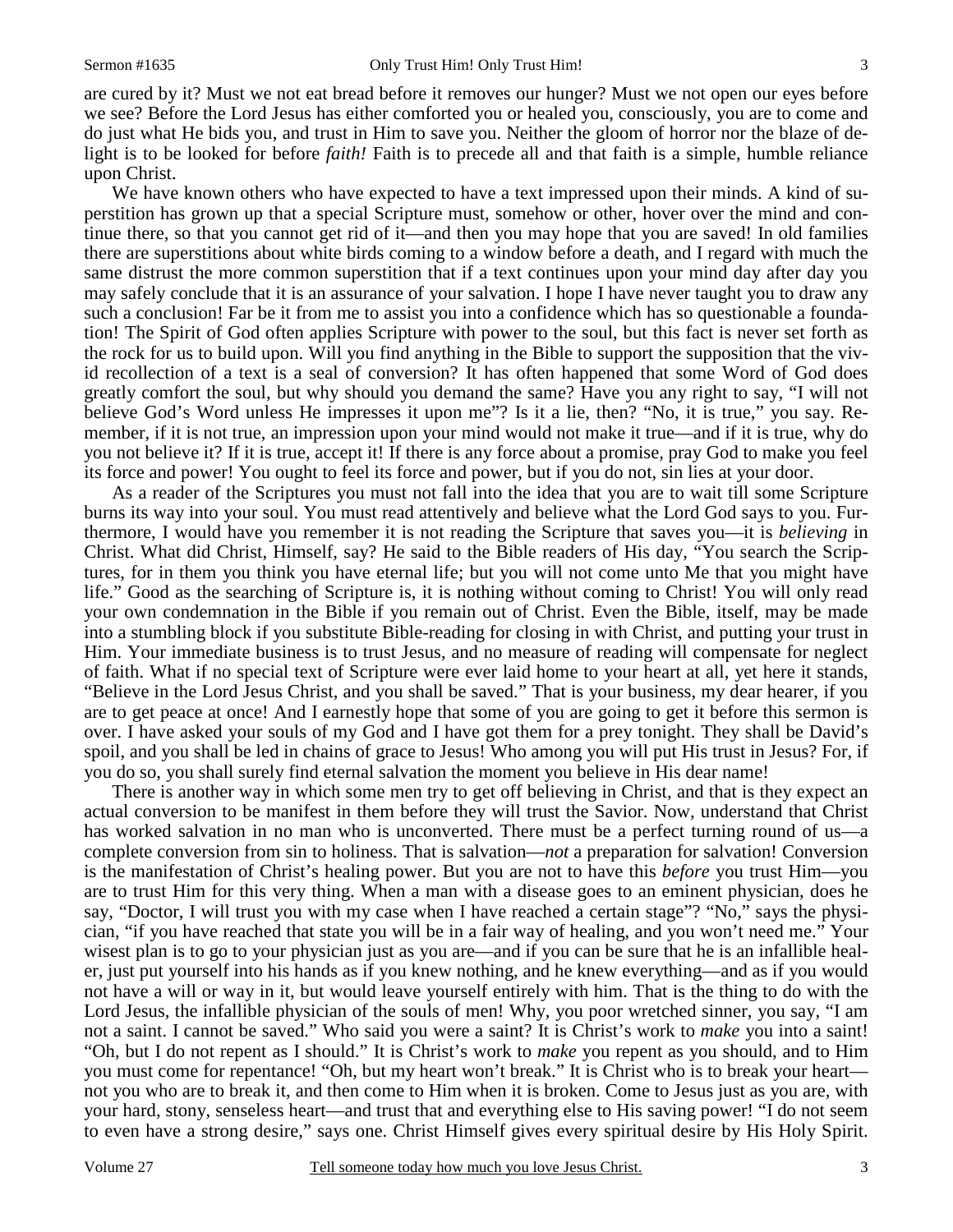He is a Savior that begins the alphabet of mercy at A. He does not ask you to get as far as B, C, D, and then promise to meet you—He begins at the beginning!

 The Good Samaritan, when he found the man beaten by the thieves, went to where he was. That is what Jesus does. He does not say, "Now, then, you wounded man, get up and come to Me, and I will pour the oil and wine into you." No, but He goes where the wounded one lies in utter helplessness, stoops over him, removes his rags, cleanses his wounds, pours in the oil and wine, and lifts him up and bears him to the house of mercy. Poor soul! My Master is not a half Savior, but a whole one! And if you are lying at the gates of death, hard by the doors of hell, He is as able to save you as if you were sitting on the doorstep of heaven! Just *where* you are, and *as* you are, trust Christ to save you, and you shall be saved! Do not look for conversion *first,* but expect it as the *result* of faith! We have known some who have had a very curious idea which I can hardly put into words, namely, that if they were to be saved, they would experience some very singular sensation. They could believe in Christ if they felt it in a mysterious fashion! It is rather difficult to understand people, but when I have been talking to some inquirers, I have thought that they expected even a *physical* sensation—a sensation within their bodies. I remember one saying to me, "Sir, I was quite sure I was saved, for I felt so light." Poor simpleton, what does it matter whether you felt light or heavy? What has that to do with it? Perhaps you were lightheaded, or half out of your mind with absurd excitement; beware of such nonsense! To feel light may be interpreted into being weighed in the balances and found wanting—it is a sensation which may frighten as much as console.

 "Oh," says one, "but I felt so singular." Yes, and many who are now in Bedlam could say the same. What does it matter what you *felt?* It is not *feeling* that will save you! Believing on Jesus will bring you the blessings of grace, but strange feelings may be produced by what you have eaten, or by the weather, or by hysteria, or a hundred other things! Do you not know that when politics are being discussed, or when some other subject is under dispute, an earnest orator will often stir men with excitement till their flesh creeps? But so what of that? Excitement does not save anybody! Many are melted to tears by a novel or a play, but of what benefit is that? You may be moved with religious excitement and half the emotion may be purely physical—there may be nothing of the grace of God in it. The wiser way is to sit down calmly and say, "Here is God's way of salvation—salvation through His crucified Son, Jesus Christ. And He has promised that if I trust His Son, He will save me from sinning, make a new man of me, and heal me of my spiritual diseases. I will trust Him, for I am sure that the witness of God is true." By that simple and deliberate act of faith you are saved! The power to believe your God is the evidence that the cure has begun, and begun well! If you have, indeed, trusted Him, Jesus has undertaken your case, and He *will* save you! The very fact that you can and do believe has, within it, the essential force by which you will be delivered from the alienation of your mind. He that believes God is no longer an enemy to Him. Those whom we trust, we soon learn to love. This, you see, demands no singular sensation or excitement—this is plain and clear enough.

 "But must we not be born-again?" asks one. Yes, truly, and he that believes in Christ *is* born-again. Though as yet he knows it not, the first mark of life is within his soul, for the first sure token of spiritual life is trusting Jesus Christ, alone. The best evidence is not trusting marks, signs, evidences, inward feelings, impressions and so on—but just getting out of that, and trusting Jesus! *There* lies the essence of the saving change—the getting from self to the Lord God in Christ Jesus!

 A certain mariner has a fine anchor, one of the best constructed anchors ever used in the navy. He has it on board his ship, and yet it is not a pennyworth of use to him! While he has it on board his ship, it does not answer the purpose of an anchor! His vessel drifts with the anchor on board. He drags it out upon the deck and looks at it. What an anchor! Would not that hold in the day of storm? He admires his anchor as if it were a mass of gold! The winds howl and the waves roar, but he feels safe with his anchor on board. Fool! This anchor is of no use to you while you can *see* it. A ship's anchorage cannot be in the ship, itself! Suppose I hang the anchor from the side of the vessel. It is of no use there! What must you do with it? Fling it overboard! Let it down into the deep, even to the bottom. It is gone! You cannot see where it is. All right! That will do. Now, soul, fling your anchor of trust overboard! Do not let it hang to your feelings, or to your impressions, or to anything that is in *you,* but let it go overboard, deep into the waters of infinite love—and let it get a grip on Jesus! Outside of you, your hope must be; for as long as your confidence is *within* you, or has any dependence upon yourself, it is like an anchor on board which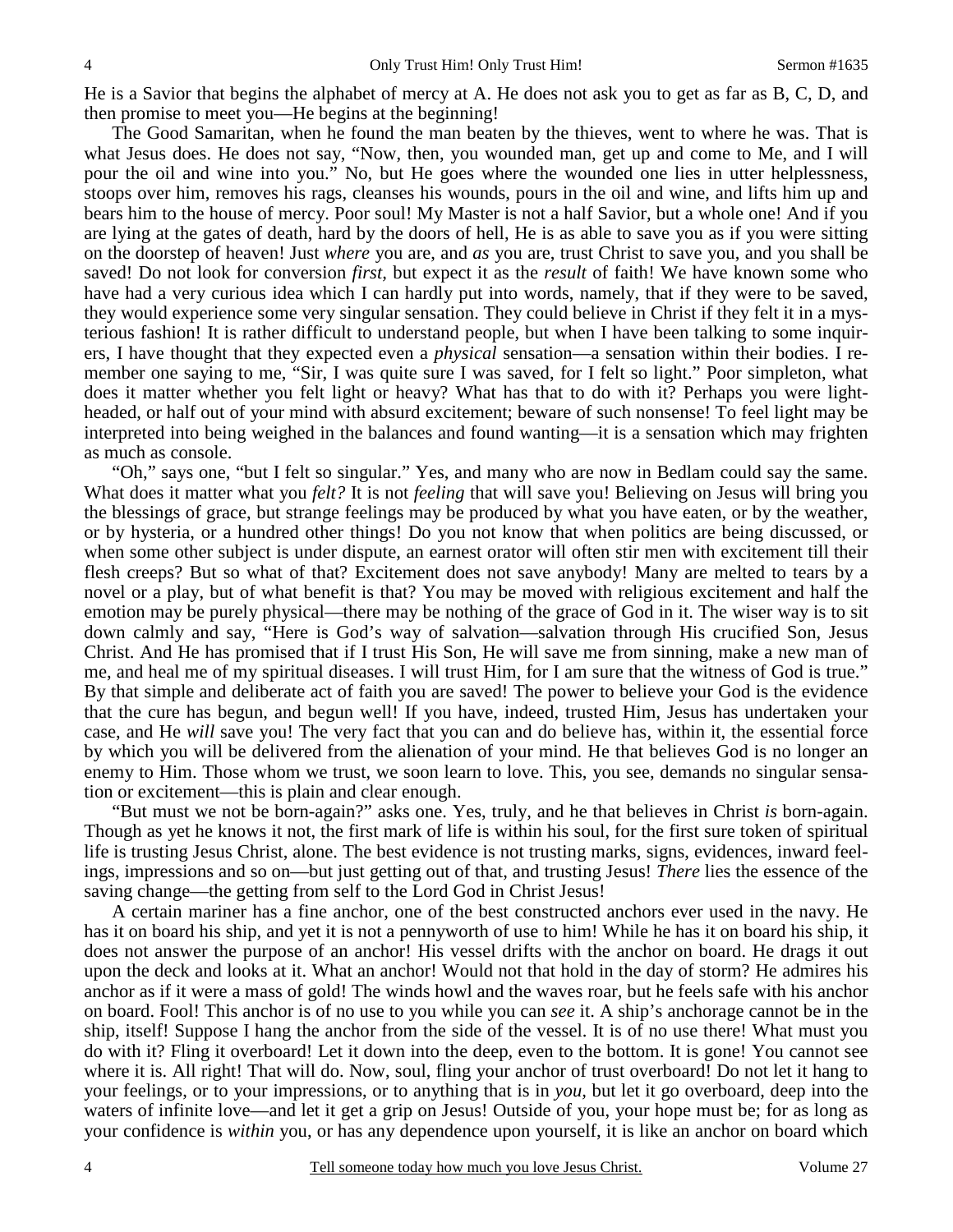can only increase the weight of the ship, but certainly cannot help it in the day of storm. There is the truth of God. God grant you grace to accept it.

**II.** And now, secondly, and as briefly as I can, I want to bring forward WHAT THE REASON IS FOR OUR BELIEVING IN JESUS CHRIST. What reason have I, as a sinner, for trusting myself with Jesus Christ? No reason whatever within ourself need be looked for. The warrant for our believing Christ lies in this—first, there is God's witness concerning His Son, Jesus Christ. God, the everlasting Father, has set forth Christ "to be the propitiation for our sins and not for ours only, but also for the sin of the whole world." God the Father says to men, "I am able to forgive you justly through the death and righteousness of My Son. Trust Me and I will save you." What do you need more than that? He that believes not has made God a liar because he has not believed His witness concerning His Son! Why, surely, if God declares a thing, you do not need further evidence! "Let God be true and every man a liar." What can be firmer than the voice of God, who cannot lie? Beloved hearers, I feel as if I really ought not to bring any other evidence before you. It looks so like insulting the Lord by trying to defend Him, as if His perfect truth needed *my* testimony to support it! Angels never doubt God. Those bright and glorious beings never suspect their Maker. Worms of the dust! Worms of the dust, how can *you* doubt the God that made you? Oh, let it not be so! And when His testimony is that He is a God ready to pardon the guilty, waiting to forgive all those that trust His Son, why should we doubt such a gracious declaration? My soul, I charge you trust your Savior, and raise no further question, but let the matter be assured and established within you!

 The next warrant for our believing is Jesus Christ, Himself. He bears witness on earth as well as the Father and His witness is true. Consider who this Christ is whom we are bid to trust. Look at His person. He is God, "very God of very God." Can we doubt Him? He is perfect man, and He has taken perfect manhood upon Himself for our sakes. Can we doubt Him? He has lived a perfect life. When did He ever lie? Who can charge Him with falsehood? He has died, "the Just for the unjust, to bring us to God." And God has accepted the sacrifice of His dear Son. What surer proof of His truthfulness can He give us than His death for us? O trembler, why will you refuse your confidence to one so worthy of it? Can you doubt Calvary? Will you despise the cross? Will you say, "I need some other reason for trusting Christ besides His own person and His finished work"? I feel almost ashamed to be pleading for such a thing as this! Tell me when my Lord was ever false. O sons of men, tell me when once He refused to receive a sinner that came to Him! You know that He is risen from the dead, and that He has gone into heaven, and sits now at the right hand of God and will shortly come. And do you dare treat Him as a mere pretender? Can you not trust Him? Can you dare distrust Him? Do you need signs and wonders over and above those which are in Himself? If one should rise from the dead you would not believe, if you do not believe Jesus, for you have more than Moses and the prophets when you have Christ, Himself, risen from the dead! Will you not trust Him?

 I would like to get you by the hand, my brothers and sisters, and put it personally to you—Do you mean it, that you suspect my Savior, and cannot trust your soul with Him? Do you mean it? No, with tears I entreat you, do not treat Him so badly, but cast your soul on Him at this instant and believe Him just as you are, and He will save you! He will not run back from His word, but He will wash out your guilt in His own blood if you will consent to be cleansed. Still, to put this in another shape, you want to know *why* you are to believe—your warrant for believing lies in the fact that God *commands* you to believe! "He that believes and is baptized shall be saved; but he that believes not shall be damned." "Believe in the Lord Jesus Christ and you shall be saved." And this *commandment* we have received from our Master—that we preach this gospel unto every creature under heaven—and we preach it in His name, commanding you in the name of Jesus Christ, the Son of God, that you believe in Him! This divine command is reason enough for you. If God commands you to do it, you need not ask, *"May* I do it?" Nobody needs permission to keep the light of God—the command includes a permit! When the law of the gospel comes from God, Himself, dear hearer, what is there to do but to obey it and believe at once? The door is open; enter! The feast is spread; eat! The fountain is filled; wash!

 Moreover, there is the *promise* made to you and to every creature, "Believe in the Lord Jesus Christ, and *you shall be saved."* "He that believes in Him *is not condemned."* Do you hear that? "He that believes in Him has *everlasting life."* He has *eternal life;* he has it now! These are promises rich and free for you. What more do you want? Oh, I know not what more I can say—when Jesus *commands* you,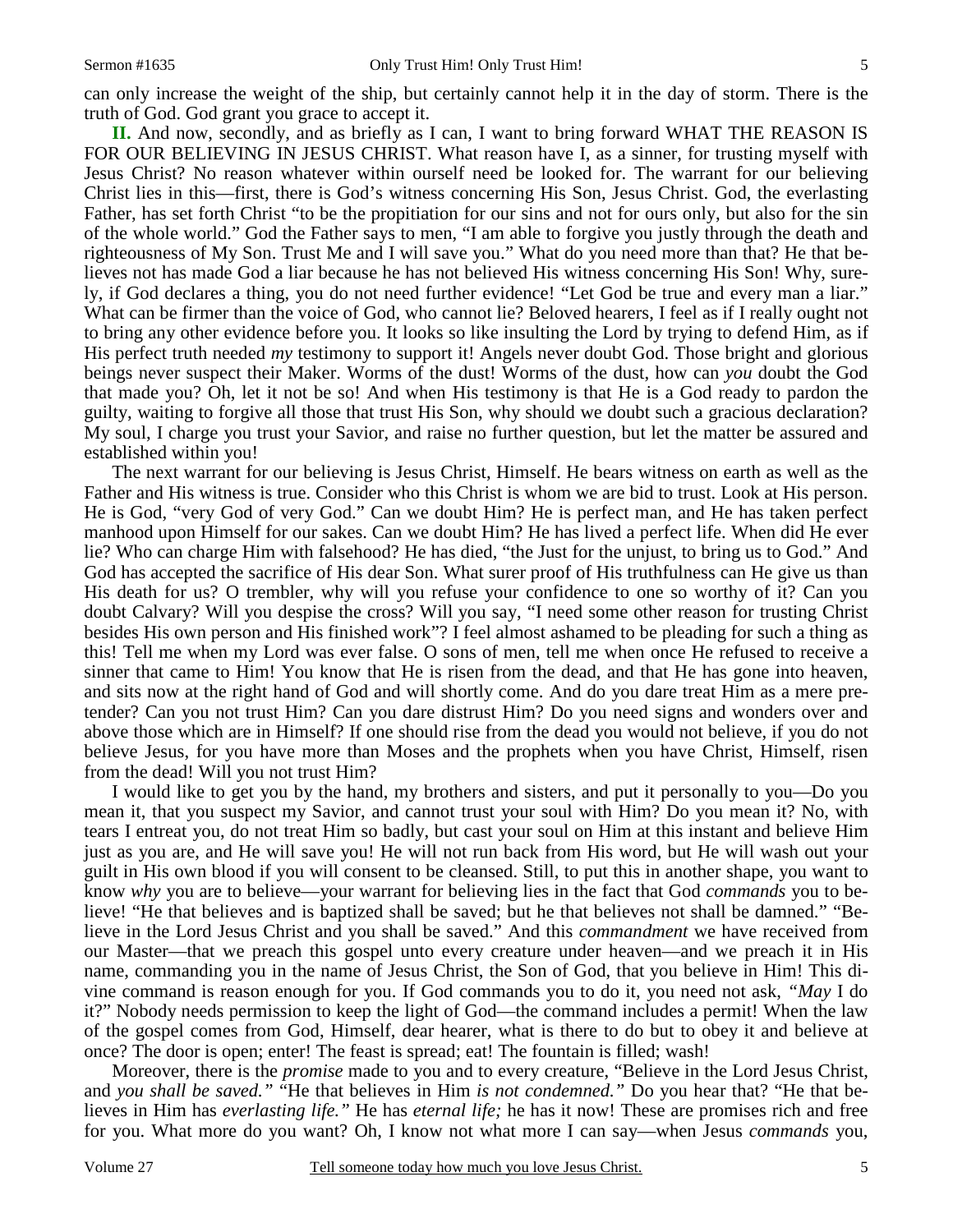when Jesus *invites* you, how can you stand back? O blessed Spirit, make this plain to men, women, and children, and lead them to believe!

 I will only add this one more thing—I dare say these poor lepers believed in Jesus because they had heard of other lepers whom He had cleansed. Now, here stands one before you, a representative of many more in this place, who, if this were a fit time, would stand up and say the same! I came to Jesus full of sin, guilty and lost, with a hard heart, and a heavy spirit—and I looked to Him, trusting Him, alone, to save me—and He *has* saved me! He has changed my nature! He has blotted out my sin, and He has made me love Him, and love all that is good, and true, and generous for His sake! It is not I, even I, that am left, alone, to tell you, but, as I have said, there are thousands in this Tabernacle, at this very hour, upon whom the same miracle of divine mercy has been worked! Therefore trust my Lord Jesus, and you shall feel the same miracle worked upon you!

 Where are you, friend, you who need so much persuading for your own good? If I have money to give away, I do not find that I have to persuade anybody to have it! Jingle a guinea, and what ears men have! How soon they will rush where the coin gives forth its golden notes! Give bread away in a cold winter, or even a little soup—how the poor will crowd to get it! But when it is, "Trust Jesus and your sin shall be forgiven you, and your nature shall be changed, and you shall be saved from sinning, and you shall be made pure and holy," oh, my Master, what are they thinking that they need calling so often? Men not only require calling, they need *compelling* to come in—

*"Dear Savior, draw reluctant hearts! To You let sinners fly, And take the bliss Your love imparts And drink, and never die!"* 

**III.** I must now close with the third point which shall not occupy many minutes. It is this, WHAT IS THE ISSUE OF THIS KIND OF FAITH THAT I HAVE BEEN PREACHING? This doctrine of, "only trust Jesus"—what does it lead to? This trusting in Jesus without marks, signs, evidences, tokens—what is the result and outcome of it? The first thing that I have to say about it is this—that the very existence of such a faith as that in the soul is evidence that there is already a saving change! "Oh," you say, "I do not see that. How can it prove that I am a new man because I trust myself with Christ?" Consider a little—it will be an evidence of a saving change already worked, for it will show that you have come to be obedient to Jesus—and obedient upon a matter which your proud will has long struggled against. Every man, by nature, kicks against simply trusting in Christ. And when, at last, he yields to the divine method of mercy, it is a virtual surrender of his own will, the ending of rebellion, the establishment of peace! Faith is obedience! Faith is the evidence that the warfare has been ended by unconditional surrender! They said to Jesus in olden times, "What shall we do that we may work the works of God?" And He answered, "This is the work of God—the most godlike work that you can do—that you believe on Jesus Christ whom He has sent." It is even so—in one sense faith is not a work at all—and in another sense it is the most grand of all works! Here is where God and you are at issue—this is the central point of the quarrel! You want to be saved by something in yourself, but God says that He will only save you if you trust in Christ!

 Now, if you trust Christ just as you are, it will be evidence that you have been made obedient to God, and so obedient that a complete, deep-seated, radical renewal of your nature has evidently taken place. It will be evidence, also, that you are humble, for it is *pride* that makes men need to *do* something, or to *be* something in their own salvation, or to be saved in some wonderful way that they may tell other people how wonderfully they were saved. When you are willing to be saved like a poor, good-fornothing sinner that you are, then you are already saved from pride! I will not compliment you—you *are* a good-for-nothing wretch of a sinner, and if you will trust Jesus, as a man must do who truly bears that character—it will prove that you are humble, and this will be good evidence that a change has passed over your spirit!

 Again, faith in Jesus will be the best evidence that you are reconciled to God, for the worst evidence of your enmity to God is that you do not like God's way of salvation. You so much dislike God that you will not have heaven on God's terms! You, the sinner, are so much at war with God that you will go to hell rather than be saved in God's way! That is what it comes to. And when you give that up and say, "Lord, as long as I can be *made* whole—as long as I can be *made* to love You, I am willing to be saved,"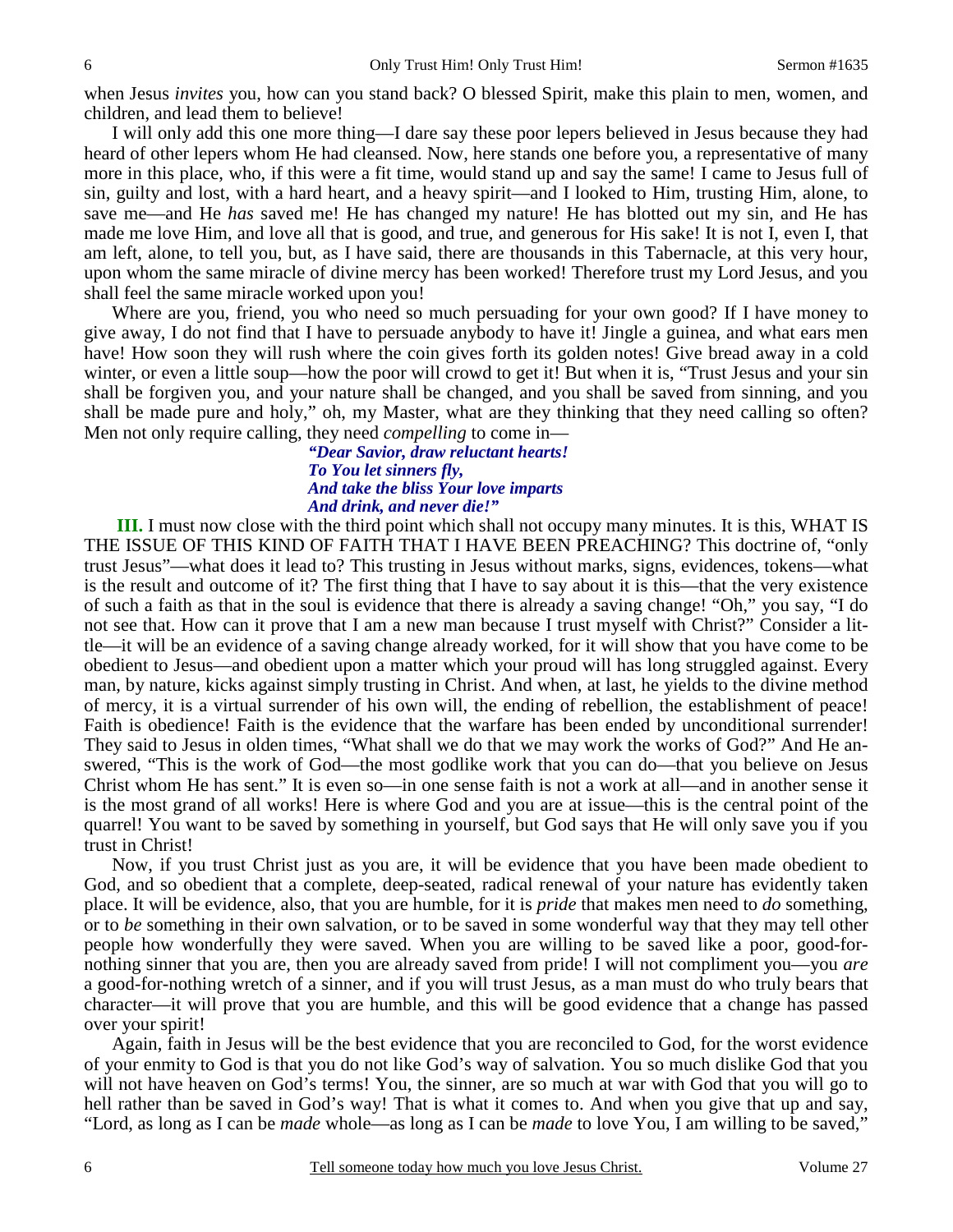there will be evidence of a great change in you. When you cry, "Lord, I will be saved in Your way, and I

will therefore trust Christ as you have bid me," then God and you are reconciled upon a point of the chief importance! There is no battle between you now, for you are of one mind about trusting Christ. God has trusted His honor in Christ's hands, and you trust your soul in His hands, so that God and you are now agreed to honor Jesus. The moment you have trusted Christ, that simple thing becomes, in itself, a distinct admission and indisputable proof that a great change has been worked in your relation to God, and in your feelings in reference to Him!

 Now, mark you, before long, sooner or later, you will become delightfully conscious of the fact that you are saved. Many a man is saved, and for a time he questions the truth of the gracious work. But in due time the blessing is made clear to him. When a man trusts Jesus as these 10 lepers did, and acts upon His trust, good always comes of it. See the 10 men! They are going towards the priest though they have not yet felt that they are healed! They are acting upon Christ's authority, and He will not make fools of them, for they that trust in Him shall not be ashamed nor confounded! They must start on their walk before they feel the healing, but as they are going they shall feel it! And you, too, trusting Christ without any sense of any good thing, shall not be long before you shall feel His blessed power upon your heart.

 I wish to speak my own experience simply to help those who are coming to Jesus. While I was coming to Christ, I did not know that I was coming. And when I looked to Christ, I scarcely knew whether it was the right sort of look or not. But when I felt, at last, that Jesus had healed me, *then* I knew what I had done. Many a blessing God has given me as to which I have not found out that I had it till some time after my reception of it! I have read the feelings of certain good men, and I have said, "I wish I felt like they" and some time after, when I looked back, I perceived that I was actually moving in their orbit and passing through the same experience! Many a man wishes he was humble, and he *is* humble because he does not think he is humble! Many a person sighs, "I wish I had a tender heart," but I am sure that his heart *is* tender because he mourns its hardness! He longs to be deeply sensitive before the Lord, and it is clear that he *has* a tenderness which he does not, himself, recognize. His ideal of tenderness is very high and properly so—and therefore he dreads falling short of it. O my dear friend, if you trust Jesus in the dark, you shall one day enter into the light! And if you never should enjoy comfort, you would still be safe—if all the way between this place and heaven you should never have a consciousness of being saved—yet if you have trusted Christ, you must and shall be saved, for He cannot possibly allow faith in Him to be exercised in vain!

 Before long, if you trust Jesus, you shall know His love. Trust Him as you sink, and you shall swim. Trust Him as you feel yourself dying, and you shall live. If you trust Him before you feel any work of grace upon you, you shall soon discover that there *was* a work upon you, though you discerned it not. If you trust the Lord, you are already the subject of a divine power, for nothing short of omnipotent grace could have led you to believe and live! The state and act of faith are simplicity itself, but to bring us into that simplicity, God Himself must new create us. To put all in one, if you are ready to come to Christ and trust Him without any miracles, signs, or evidences, but will simply trust Him, alone, you have within you a power which will carry you through life and preserve you in holiness even to the end!

 This morning I spoke about David's encouraging himself in God. [*No. 1606. "Ziklag—Or David Encouraging Himself in Go*d."] When Ziklag was burnt, his wives taken captive, and his men talked of stoning him, David fell back on God alone. This is a high attainment, and yet it is one which has its parallel in the very dawn of faith in the sinner. It is a grand start in life for you, a poor sinner, to begin by trusting Christ, alone, saying, "I, without anything good in me whatever, without anything that I can lay hold of as a hope for me, do cast myself, whether I sink or swim, upon Christ Jesus the Savior of sinners. And I if I perish, I perish." This is a glorious beginning! To many a saintly life, such a faith in the Lord, alone, has been a crowning act, and yet you, poor sinner, may exercise this same faith while yet you are a babe in Christ! You will often have to trust in this fashion in future life, and therefore it is well to begin as you will have to keep on. You will be brought in business, in the family, and in the various trials of life, into such a condition that you will have to exercise a faith of the same sort as that which you begin with. I would, therefore, have you learn the lesson while you are young. You will have to say, "Though I am weakness, itself, and poverty, itself, and do not see how I may be provided for, yet as the ravens and the sparrows are fed, so shall I be; and therefore I cast my nakedness upon God for clothing,